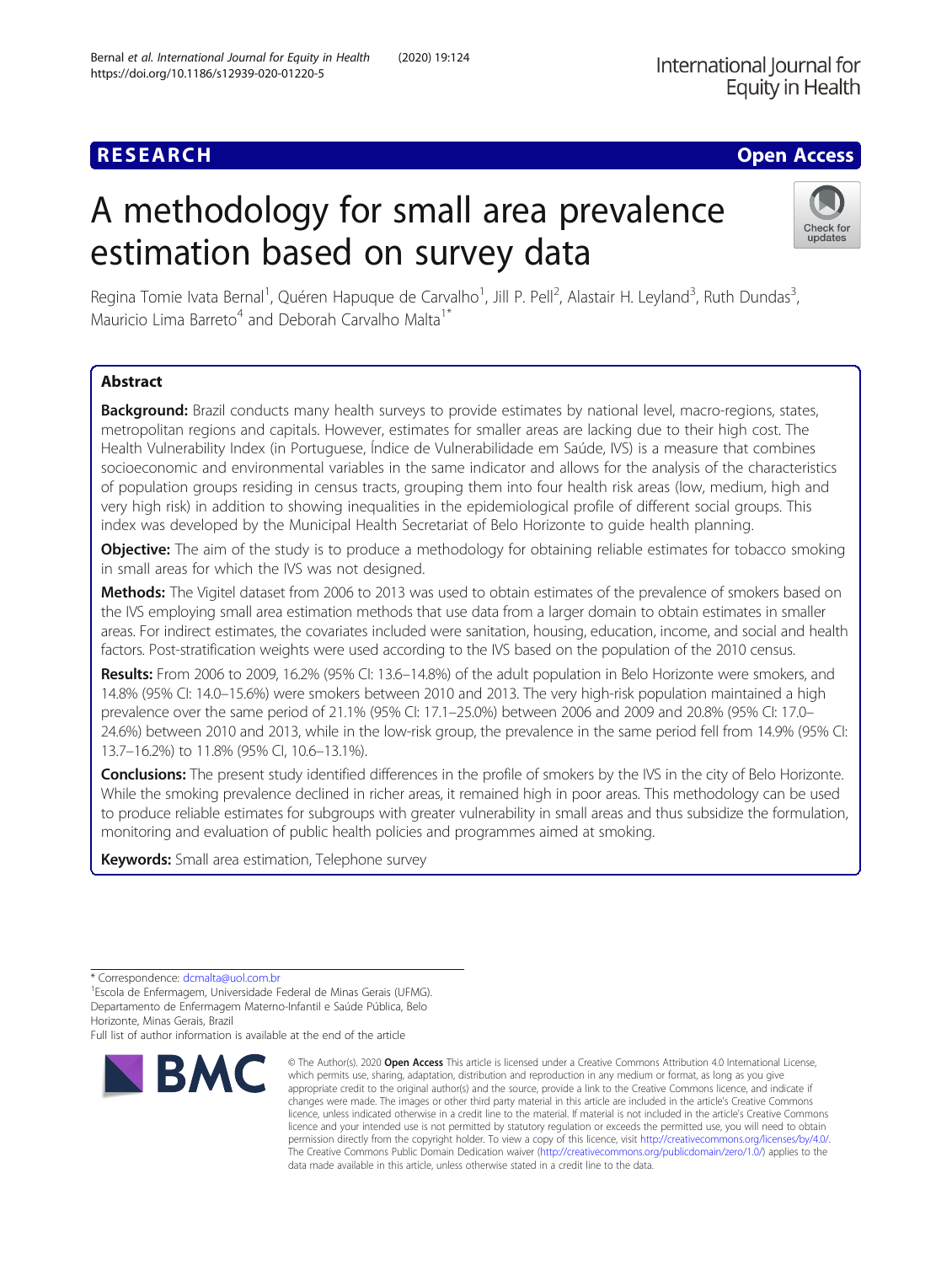### Background

The repercussions caused by social inequalities in the field of public health have been studied for a long time. Such studies aim to understand the interrelationship between social, economic and epidemiological indicators, considering that people in disadvantaged circumstances and those living in areas of greater vulnerability almost invariably have worse health indicators and outcomes [[1\]](#page-8-0). It is important to understand and monitor health inequalities if the Sustainable Development Goals (SDG) [\[2](#page-8-0)] are to be achieved.

Non-communicable diseases (NCDs) are more prevalent in economically disadvantaged populations and result in a great impact on health systems and on individual and collective quality of life [\[3\]](#page-8-0). The four main risk factors for NCDs are sedentary behaviour, high caloric intake, excessive consumption of alcohol, and tobacco use. The harmful effects of smoking are widely documented in global and national studies [\[4](#page-8-0), [5\]](#page-8-0). According to the World Health Organization (WHO), tobacco constitutes the main risk factor for preventable causes of death and the second largest attributable factor for mortality in the world [[5,](#page-8-0) [6](#page-8-0)].

For the SDGs to be met, no population group can be left behind. In this regard, in recent decades, place of residence has been strongly associated with an individual's socioeconomic circumstances, suggesting that various aspects of population characteristics, economic status, and living conditions in the neighbourhood may be important for the perpetuation of inequities [[7\]](#page-8-0).

In addition to considering different social aspects, epidemiological research uses spatial analysis to identify the influence of spaces on different levels of exposure and inequalities, expanding the understanding of the occurrence of health-related events in populations and processes of morbidity and mortality [\[8](#page-8-0), [9](#page-8-0)].

Spatial analyses enable the identification of the explanatory chain of the health-disease process according to the territorial reality and are essential for the orientation of intersectoral policies and actions in various places [\[9](#page-8-0)]. As their main objective, these policies should seek to overcome the inequalities generated by the unequal distribution of resources and should go beyond individual contexts to be implemented in the planning of urban spaces and contexts [[1,](#page-8-0) [9\]](#page-8-0).

Area-level measures that capture social vulnerabilities, material deprivation or human development have been developed for many different countries [\[10](#page-8-0)–[12\]](#page-8-0). These measures are available for the whole population regardless of age, gender and other characteristics and are useful when individual measures of socioeconomic position are not readily available. These area-level measures are used extensively in research to understand and describe inequalities in health and mortality and are increasingly used to inform policy and target resources [[12](#page-8-0)]. The Municipal Health Secretariat of Belo Horizonte, Brazil, created a composite indicator, the Health Vulnerability Index (in Portuguese, Índice de Vulnerabilidade em Saúde, IVS), at the small area (census sector) level. This has been used as an important strategy in the identification of areas of vulnerability [\[13](#page-8-0)].

Population surveys are an effective and reliable tool to collect data on NCD risk factors, but their use to understand small area variation in such risk factors is limited. This is due to the small number of survey respondents in each small area. Another weakness of using a survey sample is that the estimates of prevalence may be biased if the survey is not representative of the population. Post-stratification weights can improve such population prevalence estimates. The use of composite indicators such as the IVS can support the production of estimates related to risk factors for NCDs and thus support policies for the promotion of equity [\[13](#page-8-0)].

The aim of this study is to produce a methodology for obtaining reliable estimates of tobacco use in small areas for which the sample design was not planned.

#### **Methods**

This is a cross-sectional study using data from the Brazilian Surveillance of Risk and Protective Factors for Chronic Diseases through Telephone Interviews (Vigitel) for the municipality of Belo Horizonte over the period from 2006 to 2013 [\[14](#page-8-0)–[21\]](#page-8-0).

Vigitel is conducted annually in 26 Brazilian state capitals and in the Federal District, and the study population comprises adults aged 18 years and over. In the sampling process, Vigitel uses the registers of residential telephones to draw household samples. According to the 2010 census, 61.0% of the private households located in the 26 capitals and the Federal District had at least one landline. Due to low landline coverage, Vigitel uses poststratification weights according to age, gender and schooling to compensate for this low coverage and thus reduce potential bias.

#### Dataset

Vigitel data from 2006 to 2013 collected for Belo Horizonte were used to estimate the prevalence of smoking, and the IVS instrument was used to estimate the prevalence for small areas based on the Vigitel sampling design. Vigitel uses post-stratification weights to adjust the population of the 2010 census by the IVS. The poststratification weights are obtained by the rake method [[22\]](#page-8-0). This method works with one variable at a time, corresponding to the total distributions of the variable in the sample and in the population through iterative procedures. This process is then repeated for each of the variables used in the construction of weights so that the sample distribution becomes identical to the population distribution for these variables.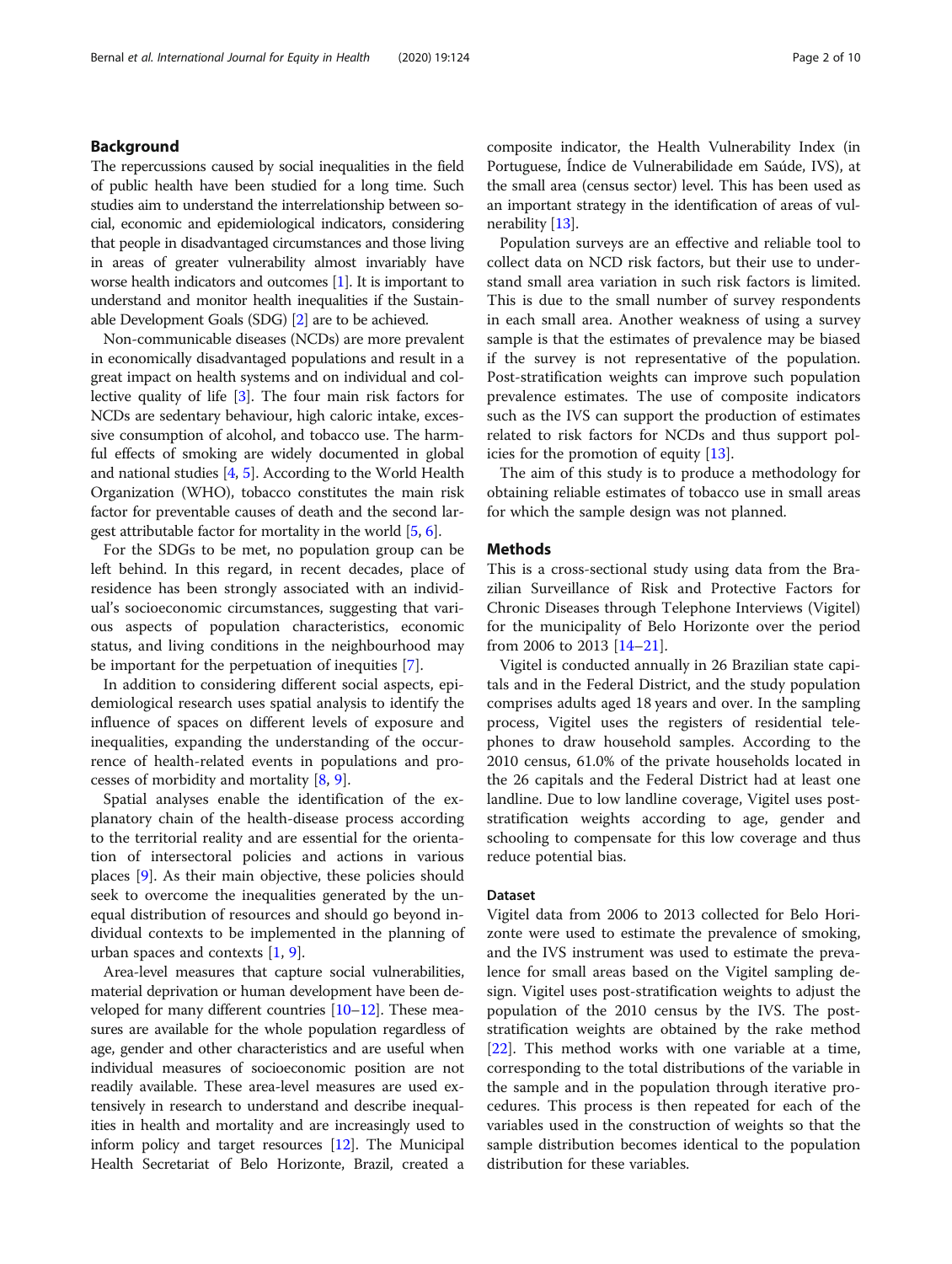This study used the IVS to estimate smoking prevalence for small areas. This index is a measure that combines socioeconomic and environmental variables in the same indicator and allows for the analysis of the characteristics of population groups residing in census tracts (which are the smallest territorial division adopted by the Brazilian Institute of Geography and Statistics, IBGE) [\[23\]](#page-8-0). The IVS was developed by the Municipal Health Secretariat of Belo Horizonte in 1998 with the objective of guiding the planning of health actions and was updated in 2012 using data from the 2010 census; this was the version used in the present study. The IVS enables the highlighting of inequalities between areas, and in 2012, it included the following variables from the 2010 census: sanitation components, defined as the proportion of households with inadequate sewage conditions (no bathroom or type of drainage system for toilets, such as septic tank, rudimentary fossa, or another sewer), proportion of households with inadequate waste disposal (burned, buried and thrown in river, lake or sea or any other way), proportion of households with inadequate water supply (without general network, spring with internal piping, well or any other way), proportion of illiterate people, average household size and proportion of black, brown or indigenous people. The indicator was normalized  $(Indication_{new=1n})$  $=$  *Indicator–Indicator<sub>min</sub>*) into the range [0,1] and collapsed into four clusters: low ( $I_n \le 0.1957$ ), medium (0.1957 <  $I_n \le$ 0.2865), high (0.2865 <  $I_n \le 0.3782$ ) and very high ( $I_n >$ 0.3782). According to the 2010 census, Belo Horizonte had 2.4 million inhabitants living in 3830 census tracts, which were grouped based on the IVS into four clusters of health risk: low (1330 census tracts), medium (1460 census tracts), high (737 census tracts) and very high risk (303 census tracts) [\[13\]](#page-8-0).

#### Geoprocessing

The first step was to include the census tracts in the Vigitel databases using the linkage method with the National Register of Addresses for Statistical Purposes of the 2010 census [[23\]](#page-8-0) and the registrations of addresses of landline phones. The second step was to include IVS information by census tract.

The Vigitel database was divided into two periods, 2006 to 2009 and 2010 to 2013, and the proportion of adult smokers based on the IVS was estimated in each period. One or more Vigitel interviews occurred in 2803 (73%) census tracts in the first period and 2790 (73%) in the second period out of a total of 3830 census tracts.

#### Small area estimation

The historical series of Vigitel showed a downward trend in the frequency of adult smokers in the period from 2006 to 2013. Estimates were calculated according to the IVS using direct and indirect methods employing poststratification weights. The methodology of Rao and Molina (2015) [[24](#page-8-0)] was employed for small area estimation, and two alternative methods were used.

#### Direct estimation

Direct estimation for small areas entails the use of sample design variables to obtain the estimates for smaller areas. This study used Vigitel data in the 2006 to 2013 period and defined sample weights as (weight  $=\frac{number\ of\ adults\ in\ the\ household}{number\ of\ adult\ phones\ in\ the\ household}$ Þ.

For the joint analysis of Vigitel data, the calculation of post-stratification weights was necessary to adjust the Vigitel sample to the population of 2010 according to the IVS using the Rake method [[22\]](#page-8-0). This method uses only the marginal frequencies of each variable of the population and the sample. It works with one variable at a time, matching the total distribution of the variable in the sample to that in the population, weighted using the sample weights, by iterative procedures. This process is then repeated for each of the variables used in the construction of weights so that the sample distribution becomes identical to the population distribution for these variables. Weights were calculated in STATA using the SURVWGT [[25\]](#page-8-0) package, where post-stratification weights were constructed for the periods 2006 to 2013, 2006 to 2009 and 2010 to 2013. The reference population used in the calculation of post-stratification weights was extracted from the 2010 census of Belo Horizonte.

#### Indirect estimation

Indirect estimation involves the use of statistical models to obtain estimates of the proportions of adult smokers. A Vigitel dataset with only one interview by census tract was used to build a logistic regression model to estimate the response variable Smoker  $(Y)$ , yes  $(1)$  or no  $(0)$  in the set of census tracts without any interviews. The distribution of sectors with one single interview by IVS is similar to the distribution of sectors without any interview. Thus, it was possible to estimate the probability of one individual in each census tract being classified as a smoker or non-smoker for the set of census tracts without any Vigitel interviews. There were 1027 census tracts without any interviews in the 2006 to 2009 period and 1040 census tracts in the period from 2010 to 2013.

To construct the model, census tracts with a single interview (535 census tracts) were selected, with the dichotomous response variable  $(y_i)$  taking the value of 1 for smokers and 0 otherwise. The covariates for each census tract were extracted from the 2010 census, such as the percentage of households by type of water supply, percentage of households by type of sanitary sewage, percentage of households without the presence of male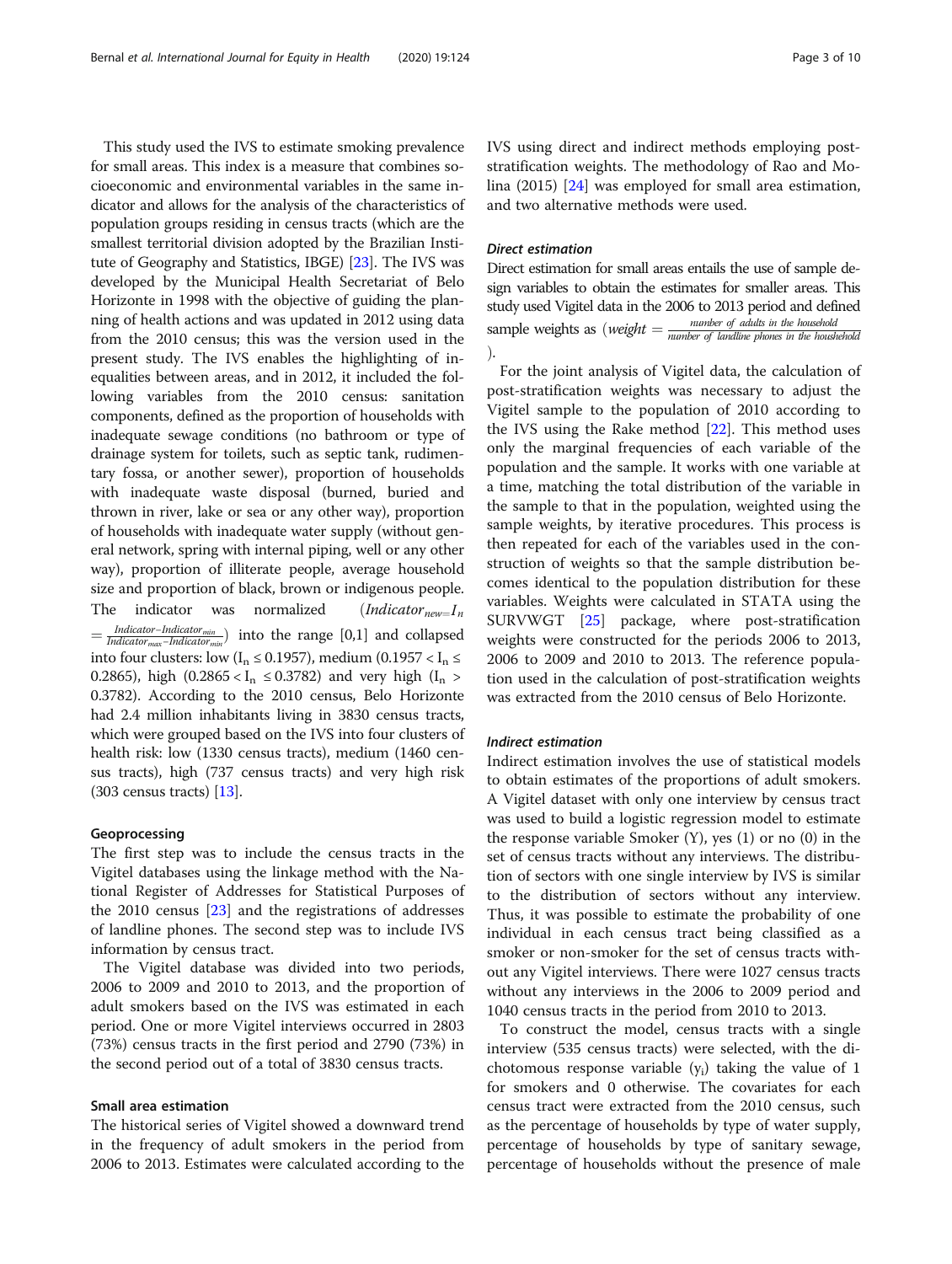persons, percentage of households with women heads of household aged 16–30 years old, percentage of households with the presence of great-grandchildren between 0 and 14 years of age, percentage of households including sisters or brothers above 50 years and percentage of households with six or seven residents.

For the modelling process, the sample of 535 census tracts was divided into two subsamples: the first with 261 census tracts was used for the construction of the logistic regression model, and the second with 274 census tracts was used to validate the model to ensure that the model obtained in the first sample was robust.

The general logistic regression model [\[26](#page-8-0)] is given by:

$$
\log\bigg\{\frac{\pi(x)}{1-\pi(x)}\bigg\} = \beta_1 + \beta_2 x_2 + \ldots + \beta_p x_p,
$$

where:

 $x = (\beta_1, \beta_2, \ldots, \beta_n)$  is the vector of the covariates;

is the probability that the respondent is a smoker given a set of covariates;

 $\beta = (\beta_1, \beta_2, \ldots, \beta_p)$  is the vector of coefficients.

Census tracts with a predicted probability greater than or equal to 0.13 (the threshold) were classified as smokers and otherwise as non-smokers (probability < 0.13). This corresponds to a 13% prevalence of regular or occasional smoking in the Vigitel interview. This value was obtained from the set of census tracts with a single Vigitel interview.

To evaluate the model adjustment, we used a two-by-two classification matrix. The true positive (TP) denotes a response of smoking being correctly classified by the model; the true negative (TN) denotes a response of non-smoking being correctly classified as non-smoking. False negative (FN) responses were classified as no smoking, and false positive (FP) responses were classified as no smoking. The sensitivity of the model is defined by  $TV/(TV+FN)$ , the specificity is defined by  $TN/(TN + FP)$ , and the accuracy is measured as  $(TP + TN)/(TP + FN + TN + FP)$ .

In the joint analysis of census tracts with and without interviews, the post-stratification weight adjusted for the population of the 2010 census by the IVS was calculated using the Rake method. These weights were calculated in STATA using the SURVWGT [\[25\]](#page-8-0) package, and the sample weight information was required to execute the package. In this study, we considered the data of populations  $N_1$  and  $N_2$  extracted from the 2010 census of Belo Horizonte to calculate the weight of the group of census tracts with Vigitel interviews (*weight*  $=$   $\frac{N_1}{n_1}$ ) and without interviews (*weight*  $= \frac{N_2}{n_2}$ ), where N<sub>1</sub> is the population of adults in the census tracts with interviews,  $N_2$  is the population of census tracts without interviews,  $n_1$  is the number of census tracts with Vigitel interviews, and  $n_2$ is the number of census tracts without interviews.

#### Results

From the total of 15,833 interviews conducted in the 2006 to 2013 period, the census tracts of 13,663 (86%) could be identified. Respondents were drawn from 3317 (87%) out of a total of 3830 census tracts, indicating the sparsity of responses in most census tracts. In terms of representativeness of the Vigitel census tracts according to the IVS, these census tracts represent 91.2% (1213) and 88.9% (1298) of the low- and medium-risk groups and 79.8% (588) and 71.9% (218) of the high- and veryhigh-risk groups (out of a total of 1330 low-, 1460 medium-, 737 high- and 303 very-high-risk census tracts) (Fig.  $1$ ).

In the 2006 to 2013 period, 513 (13.4%) census tracts did not contain any Vigitel interviews, 535 (14.0%) had only one interview, and 130 (3.4%) census tracts contained 10 or more interviews. In the periods 2006 to 2009 and 2010 to 2013, the number of census tracts without interviews was higher than over the full period, as was the number of census tracts with a single interview (Table [1\)](#page-5-0).

The Vigitel survey responses varied by the IVS, with more survey responses in the lower and medium IVS risk groups and fewer in the high and very high risk groups. The distribution was similar across the two time periods (Table [2\)](#page-5-0).

In the 2006 to 2013 period, 14.5% (95% CI: 13.8– 15.2%) of the adult population were smokers based on Vigitel data from Belo Horizonte. However, this frequency fell over time, from 15.71% (95% CI: 13.75– 17.68%) to 12.77% (95% CI: 10.77–14.77%) (Table [3\)](#page-5-0).

#### Estimation by IVS: direct method

In the 2006 to 2013 period, it is noted that this proportion was higher in the population belonging to the veryhigh-risk group at 15.32% (95% CI: 12.15–18.48%), followed by 13.98% (95% CI: 12.36–15.60%) in the highrisk group., this proportion was 13.17% (95% CI: 12.17– 14.18%) in the low-risk group and 13.69% (95% CI: 12.71–14.68%) among those at average risk. However, it is noteworthy that there is no statistically significant difference between the low-, medium-, high- and veryhigh-risk groups (Table [6\)](#page-7-0). The increasing gradient in the proportion of adult smokers estimated by the IVS observed in the full period is not present in the period from 2006 to 2009. In the 2010 to 2013 period, the proportion of adult smokers estimated by the IVS maintains the pattern found across the full period. In the comparison between 2006 and 2009 and 2010 to 2013, a decrease in the proportion of adult smokers in the low-risk group was noted, from 15.04% (95% CI: 13.54–16.42%) to 11.02% (95% CI: 9.69–12.36%). The medium-risk and high-risk groups did not show significant variation between the periods, while the prevalence among the very-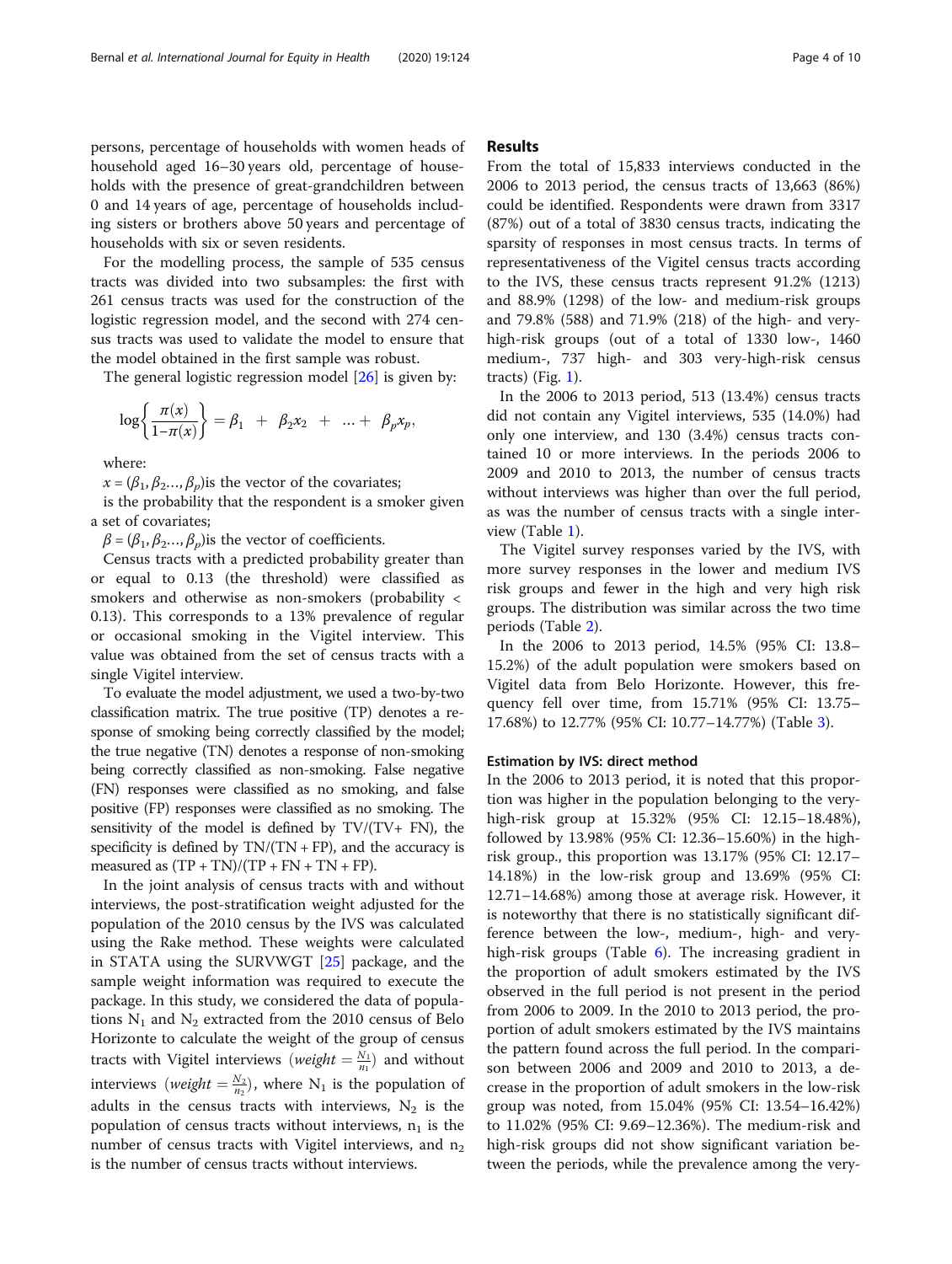<span id="page-4-0"></span>

high-risk group increased from 13.71% (95% CI: 9.39– 18.05%) to 16.64% (95% CI: 12.10–21.18%) (Table [6](#page-7-0)).

#### Estimation by IVS: indirect method

According to the adjusted logistic regression model, the probability of an adult living in the census tract being classified as a smoker is very low since the model constant is − 3.878; that is, the chance of an adult being classified as a smoker is equal to 0.021 (exponential of β). Eight of the variables associated with smoking increased the probability of the census tract being classified as a smoker, and only the variable presence of women heads of household aged 16 to 30 years decreased the probability of the census tract being classified as a smoker (Table [4](#page-6-0)).

In the evaluation of the model adjustment, the cut-off point for classification of the census tracts as smokers or non-smokers was 13%. This value was obtained from the sample of 535 census tracts. In sample 1, the mean accuracy of the model was 66.7%, with sensitivity equal to 53.7% and specificity of 69.1%. In sample 2, the average hit was 63.1%, with a sensitivity of 66.9% and specificity equal to 65.6%. It is to be expected that the mean accuracy of sample 2 is lower than that of sample 1. However,

the sensitivity in sample 2 is better than in sample 1, and consequently, the specificity in sample 1 is lower than in sample 2. These results show that the adjusted logistic regression model is adequate (Table [5](#page-6-0)).

There was some difference between the two time periods in the prevalence of smoking by the IVS using the direct method. In the 2010 to 2013 period, the low-risk group presented a lower prevalence (− 2.55, 95% CI:-4, 48%;-0.60%) of smoking adults when compared to the medium group and − 5.61% (95% CI:-10.34%;-0.08%) when compared to the very-high-risk group. On the other hand, the estimates obtained by the indirect method in the 2006 to 2013 period show significant differences between the low- and high-risk groups. In the periods from 2006 to 2009 and 2010 to 2013, the highand very-high-risk groups presented the highest prevalence of adult smokers when compared to medium- and low-risk groups (Table [6\)](#page-7-0). In the comparison between the estimates of adult smokers in the periods 2006 to 2009 and 2010 to 2013, it is noted that in both methods of estimation in small areas, there is a decreasing trend observed in Table [3.](#page-5-0) However, the magnitudes differ. The direct method estimates between 14.49% (95% CI: 13.56–15.42%) and 12.73% (95% CI: 11.85–13.60%),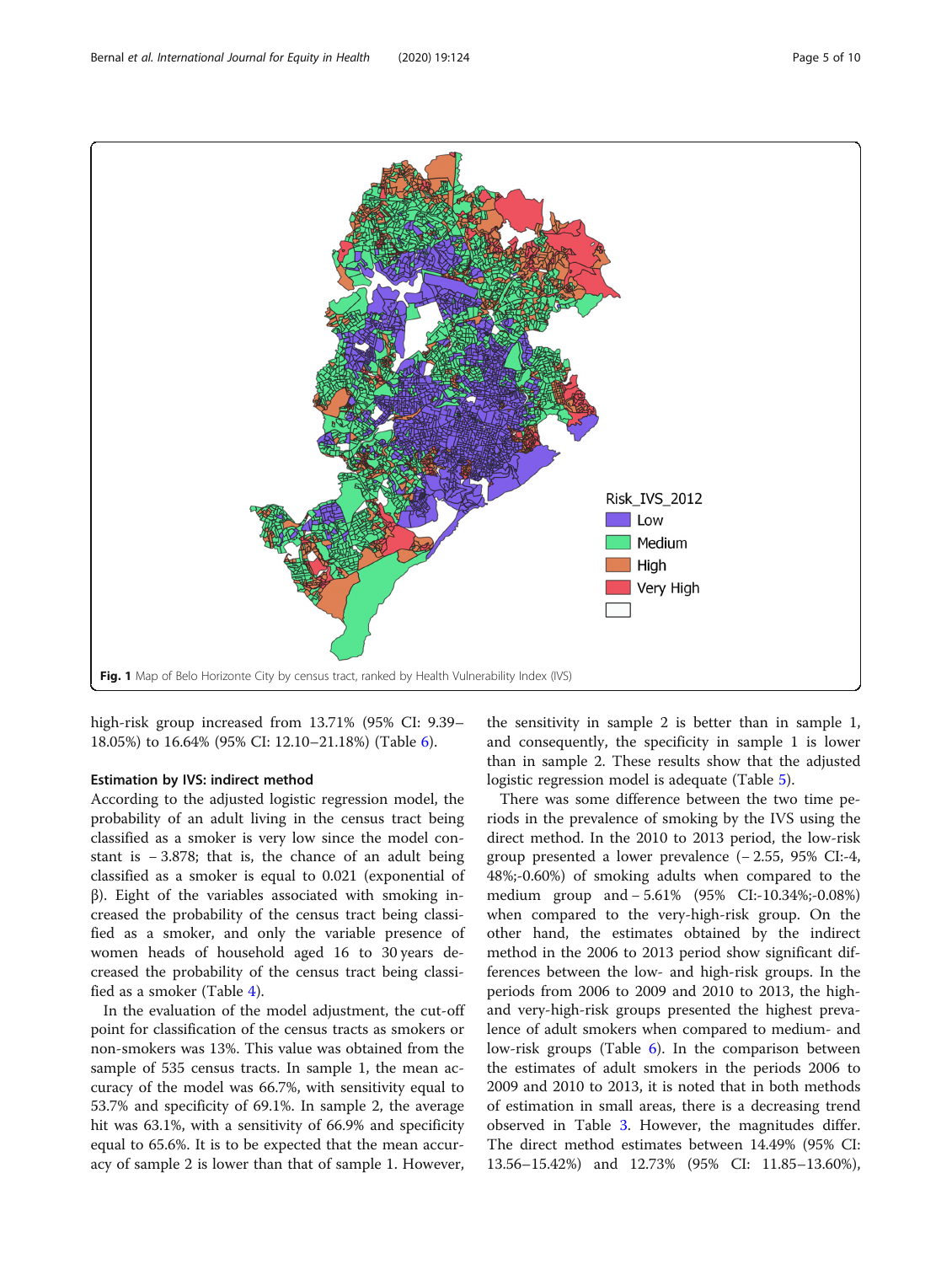| Number<br>of<br>interviews | 2006 to 2013            |         | 2006 to 2009             |         | 2010 to 2013            |         |
|----------------------------|-------------------------|---------|--------------------------|---------|-------------------------|---------|
|                            | Number of census tracts | %       | Number of census tracts  | $\%$    | Number of census tracts | $\%$    |
| $\mathbf 0$                | 513                     | 13.4    | 1027                     | 26.8    | 1040                    | 27.2    |
|                            | 535                     | 14.0    | 957                      | 25.0    | 948                     | 24.8    |
| $\overline{2}$             | 523                     | 13.7    | 720                      | 18.8    | 770                     | 20.1    |
| 3                          | 528                     | 13.8    | 513                      | 13.4    | 509                     | 13.3    |
| $\overline{4}$             | 473                     | 12.3    | 314                      | 8.2     | 292                     | 7.6     |
| 5                          | 389                     | 10.2    | 178                      | 4.6     | 146                     | $3.8\,$ |
| 6                          | 293                     | 7.7     | 64                       | 1.7     | 70                      | 1.8     |
| $\overline{7}$             | 214                     | 5.6     | 33                       | 0.9     | 34                      | 0.9     |
| 8                          | 138                     | 3.6     | 15                       | 0.4     | 10                      | 0.3     |
| $\,9$                      | 94                      | $2.5\,$ | 6                        | $0.2\,$ | 8                       | 0.2     |
| 10                         | 55                      | 1.4     | 3                        | 0.1     | -                       | -       |
| 11                         | 41                      | 1.1     | $\overline{\phantom{m}}$ | -       | 2                       | 0.1     |
| 12                         | 16                      | 0.4     |                          |         |                         |         |
| 13                         | 9                       | 0.2     |                          |         |                         |         |
| 14                         | $\overline{2}$          | 0.1     |                          |         |                         |         |
| 15                         | 5                       | 0.1     |                          | -       |                         |         |
| 17                         |                         | $0.0\,$ |                          |         |                         |         |
| 23                         |                         | $0.0\,$ |                          |         |                         |         |
| Total                      | 3830                    | 100     | 3830                     | 100.0   | 3830                    | 100.0   |

<span id="page-5-0"></span>Table 1 –Distribution of number of interviews by census tracts of period

Table 2 Distribution of the number of census tracts by period and IVS by Vigitel

| Period       | IVS       | Vigitel interviews |      |      |      |       |       |
|--------------|-----------|--------------------|------|------|------|-------|-------|
|              |           | <b>No</b>          |      | Yes  |      | Total |       |
|              |           | n                  | %    | n    | %    | n     | %     |
| 2006 to 2013 | Low       | 117                | 8.8  | 1213 | 91.2 | 1330  | 100.0 |
|              | Medium    | 162                | 11.1 | 1298 | 88.9 | 1460  | 100.0 |
|              | High      | 149                | 20.2 | 588  | 79.8 | 737   | 100.0 |
|              | Very High | 85                 | 28.1 | 218  | 71.9 | 303   | 100.0 |
|              | Total     | 513                | 13.4 | 3317 | 86.6 | 3830  | 100.0 |
| 2006 to 2009 | Low       | 254                | 19.1 | 1076 | 80.9 | 1330  | 100.0 |
|              | Medium    | 345                | 23.6 | 1115 | 76.4 | 1460  | 100.0 |
|              | High      | 279                | 37.9 | 458  | 62.1 | 737   | 100.0 |
|              | Very High | 149                | 49.2 | 154  | 50.8 | 303   | 100.0 |
|              | Total     | 1027               | 26.8 | 2803 | 73.2 | 3830  | 100.0 |
| 2010 to 2013 | Low       | 304                | 22.9 | 1026 | 77.1 | 1330  | 100.0 |
|              | Medium    | 358                | 24.5 | 1102 | 75.5 | 1460  | 100.0 |
|              | High      | 245                | 33.2 | 492  | 66.8 | 737   | 100.0 |
|              | Very High | 133                | 43.9 | 170  | 56.1 | 303   | 100.0 |
|              | Total     | 1040               | 27.2 | 2790 | 72.8 | 3830  | 100.0 |

while the indirect method estimates between 16.18% (95% CI: 15.35–17.01%) and 14.81% (95% CI: 14.00– 15.61%). In the comparison between the periods by the IVS, the direct method estimates show that the prevalence of adult smokers was lower in the low-risk group (− 4.02, 95% CI: − 6.01%; − 2.03%), and in the other groups, the differences were not significant. The estimates obtained by the indirect method also show lower levels of smoking in the low-risk group (− 3.10, 95% CI: − 4.86%;-1.34%). Despite the differences between the estimates obtained from the direct and indirect methods

Table 3 Estimated prevalence history series of adult smokers, Vigitel 2006 to 2013

| $\tilde{\phantom{a}}$ |          |                |
|-----------------------|----------|----------------|
| Year                  | $% ^{a}$ | 95% CI         |
| 2006                  | 15.71    | (13.75;17.68)  |
| 2007                  | 14.98    | (13.00.16.96)  |
| 2008                  | 16.43    | (14.38;18.49)  |
| 2009                  | 14.34    | (12.49;16.19)  |
| 2010                  | 15.05    | (13.08; 17.01) |
| 2011                  | 14.58    | (12.69;16.47)  |
| 2012                  | 12.47    | (10.63; 14.31) |
| 2013                  | 12.77    | (10.77;14.77)  |
| Mean                  | 14.52    | (13.83;15.21)  |

<sup>a</sup>Sex, age and schooling adjusted for the population of the current year of the research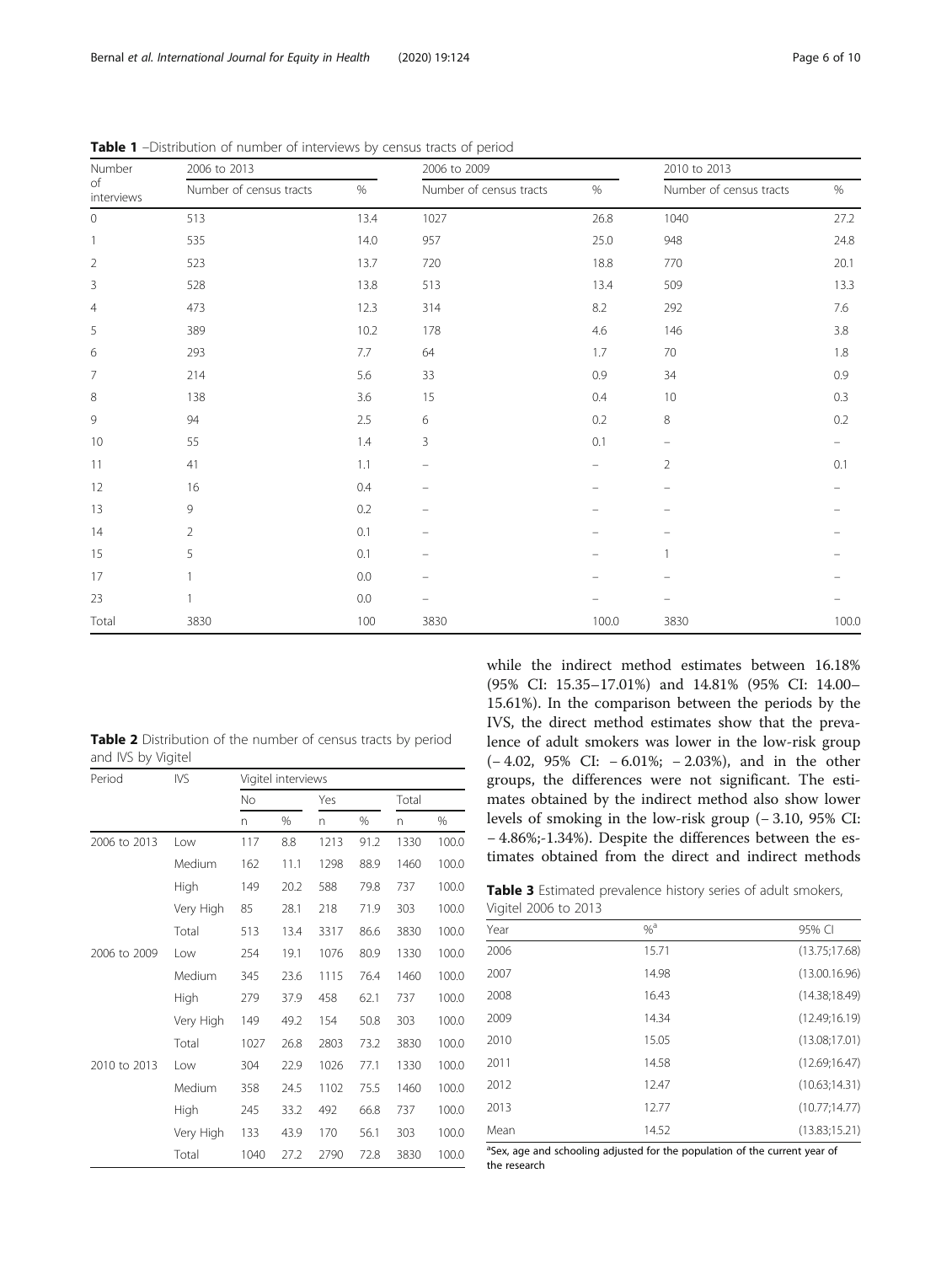| Independent Variable                                              | Coefficient | <b>SE</b> | $p$ -value | Exp(B) |
|-------------------------------------------------------------------|-------------|-----------|------------|--------|
| % household type of house - condominium house                     | 0.016       | 0.005     | 0.001      | 1.016  |
| % household well water supply                                     | 0.029       | 0.025     | 0.240      | 1.030  |
| % household water supply for tankers                              | 1.896       | 1.490     | 0.203      | 6.656  |
| % households sanitary primary sewage                              | 0.033       | 0.023     | 0.154      | 1.033  |
| % households 6 to 7 residents                                     | 0.057       | 0.035     | 0.099      | 1.059  |
| % households no male                                              | 0.049       | 0.021     | 0.029      | 1.051  |
| % female heads of household aged 16 to 30                         | $-0.038$    | 0.017     | 0.029      | 0.963  |
| % great-grandson or great-granddaughter of household aged 0 to 14 | 0.017       | 0.007     | 0.018      | 1.017  |
| % son- or daughter-in-law in household aged 50+                   | 0.013       | 0.008     | 0.098      | 1.013  |
| Constant                                                          | $-3.878$    | 0.744     | 0.000      | 0.021  |

<span id="page-6-0"></span>Table 4 Logistic regression analysis of smoking

in the period 2010 to 2013, both indicate that the prevalence of smoking in adults is higher in the very-high-risk group, but with different magnitudes.

#### **Discussion**

This study proposes a methodology for obtaining reliable estimates for tobacco prevalence in small areas that were not planned in survey design. The indirect method indicates that the prevalence of smoking is higher in the high-risk group than in the low-risk group.

Studies in Brazil have considered spatial analysis and its relations with health, such as the Adult Health Survey, in the metropolitan Region of Belo Horizonte (Minas Gerais), which sought to evaluate the perception of a neighbourhood's social environment and self-assessed morbidity, the health study in Belo Horizonte that investigated the psychometric qualities of contextual characteristics measured by the perception of the social and living conditions of residents participating in the survey, and the association with physical activity at different socioeconomic levels [\[27\]](#page-8-0).

Bernal and Silva (2009) [\[28](#page-9-0)] showed that landline coverage is not evenly distributed in the population, and users are concentrated in the most favourable social

Table 5 Accuracy of the logistic regression model

| Sample       | Dependent | Smoker (model estimate) | Total |     |         |     |
|--------------|-----------|-------------------------|-------|-----|---------|-----|
|              | variable  |                         | 0(No) |     | 1 (Yes) |     |
|              | Smoker    | n                       | %     | n   | %       |     |
| 1            | 0(No)     | 152                     | 69.1  | 68  | 30.1    | 220 |
|              | 1 (Yes)   | 19                      | 46.3  | 22  | 53.7    | 41  |
|              | Total     | 171                     | 65.5  | 90  | 34.5    | 261 |
| 2            | 0(No)     | 162                     | 66.9  | 80  | 33.1    | 242 |
|              | 1 (Yes)   | 11                      | 34.4  | 21  | 65.6    | 32  |
|              | Total     | 173                     | 63.1  | 101 | 36.9    | 274 |
| <b>Total</b> | 0(No)     | 314                     | 68.0  | 148 | 32.0    | 462 |
|              | 1 (Yes)   | 30                      | 41.1  | 43  | 58.9    | 73  |
|              | Total     | 344                     | 64.3  | 191 | 35.7    | 535 |

classes. In addition, landline ownership is associated with schooling and skin colour. These findings corroborate the results found in this study by the IVS since most of the census tracts identified in Vigitel are concentrated in the low- and medium-risk health groups.

The estimation from the spatial analysis allowed us to identify inequalities in the health districts of Venda Nova and Barreiro in Belo Horizonte, such as a higher proportion of alcohol abuse and whole milk consumption, low regular consumption of fruits and vegetables and less activity practice in free time. These results can support planning aimed at actions for greater equity in health [[29\]](#page-9-0). Spatial correlation analysis identified neighbouring areas with similar health behaviours and similar underlying social, economic and cultural characteristics. Social, economic, cultural and health outcomes sometimes behave in a heterogeneous way, creating differences that require the actions of managers to direct health policies to reach the different social groups living in an area [[1\]](#page-8-0).

The use of the IVS allows for the aggregation of the spatial analysis of health outcomes, notably, estimating the prevalence of smoking. The use of composite indicators has resulted in innovation in the identification of health inequalities [[13\]](#page-8-0). The Human Development Index (HDI) composite indicator developed by the United Nations assesses the quality of life and economic development of the population and has enabled the flow of international resources to be directed to the nations with greatest need [\[30](#page-9-0)]. The Sociodemographic Index (SDI) used by the Global Burden of Disease study enables the identification of inequalities between countries and at a subnational level, showing the importance of aggregating social covariates to explain health outcomes according to sociodemographic differences [\[31\]](#page-9-0).

Composite indicators that are easily accessible and interpretable, such as the IVS, are important tools when redesigning a network of assistance and promoting population development. In Belo Horizonte, the IVS has served as one of many ways of understanding local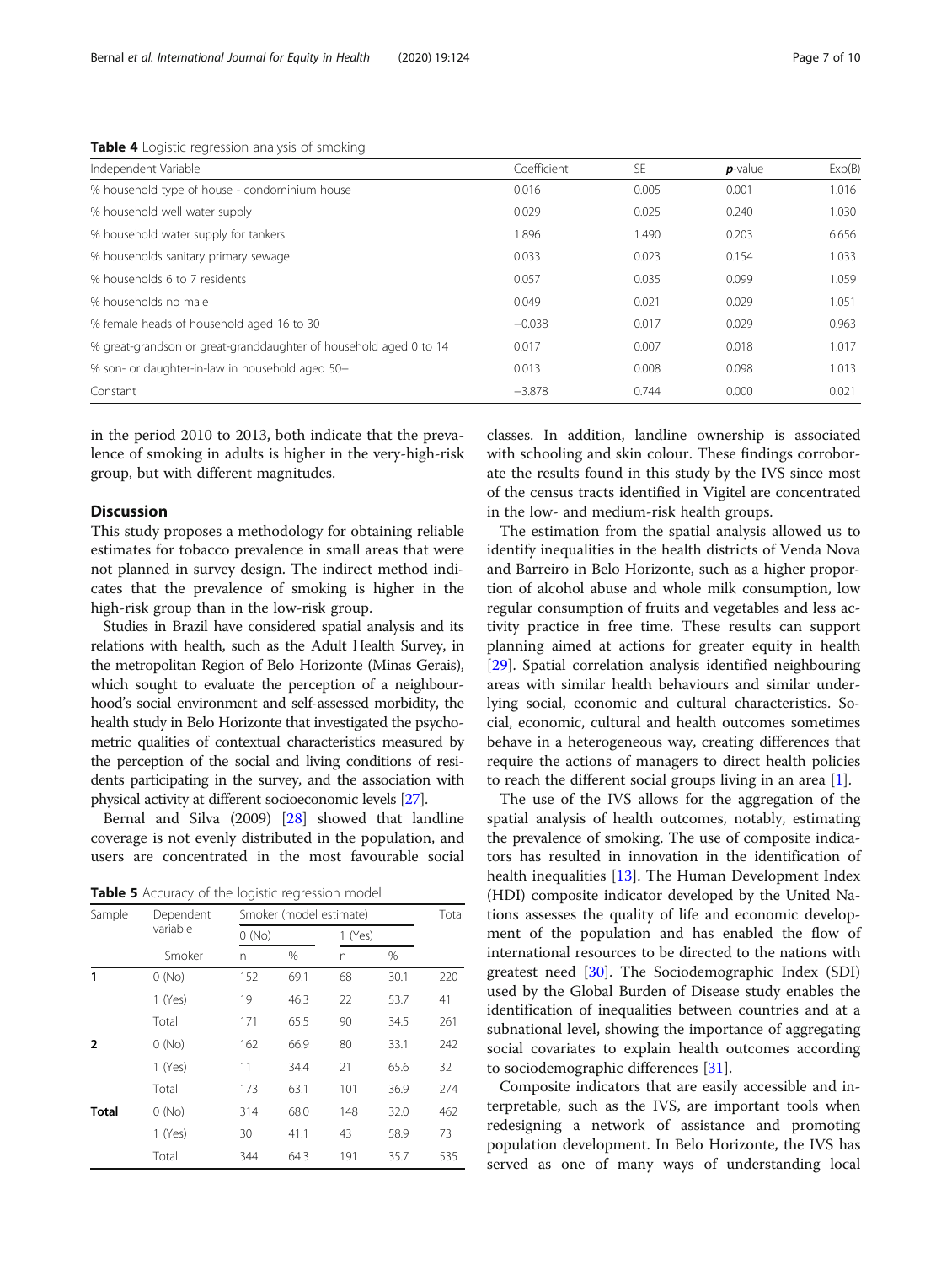| Period       | IVS       | Small Area Method |                |          |                |  |  |
|--------------|-----------|-------------------|----------------|----------|----------------|--|--|
|              |           | Direct            |                | Indirect |                |  |  |
|              |           | % smoker          | CI (95%)       | % smoker | CI (95%)       |  |  |
| 2006 to 2013 | Total     | 13.65             | (13.02; 14.29) | 14.14    | (13.65; 14.83) |  |  |
|              | Low       | 13.17             | (12.17;14.18)  | 13.43    | (12.51; 14.35) |  |  |
|              | Medium    | 13.69             | (12.71;14.68)  | 14.00    | (13.10;14.91)  |  |  |
|              | High      | 13.98             | (12.36;15.60)  | 15.79    | (14.23; 17.35) |  |  |
|              | Very High | 15.32             | (12.15;18.48)  | 16.23    | (13.42; 19.06) |  |  |
| 2006 to 2009 | Total     | 14.49             | (13.56; 15.42) | 16.18    | (15.35;17.01)  |  |  |
|              | Low       | 15.04             | (13.54;16.52)  | 14.97    | (13.69; 16.24) |  |  |
|              | Medium    | 13.82             | (12.42; 15.21) | 15.11    | (13.84;16.38)  |  |  |
|              | High      | 15.14             | (12.66; 17.62) | 19.42    | (17.17;21.66)  |  |  |
|              | Very High | 13.71             | (9.39;18.05)   | 21.09    | (17.12;25.05)  |  |  |
| 2010 to 2013 | Total     | 12.73             | (11.85;13.60)  | 14.81    | (14.00; 15.61) |  |  |
|              | Low       | 11.02             | (9.69; 12.36)  | 11.87    | (10.65; 13.08) |  |  |
|              | Medium    | 13.57             | (12.18; 14.97) | 15.42    | (14.13;16.71)  |  |  |
|              | High      | 13.00             | (10.87;15.13)  | 17.46    | (15.38; 19.53) |  |  |
|              | Very High | 16.64             | (12.10;21.18)  | 20.78    | (16.97;24.60)  |  |  |

<span id="page-7-0"></span>Table 6 Estimated prevalence of adult smokers by period and by the IVS according to small area method, Vigitel 2006–2013

(\*) adjusted by 2010 census population adults by IVS.

realities to guide public health policies and prioritize resource allocation. The present study adds new analyses of the frequency of a major risk factor for NCDs and intraurban inequalities [\[32](#page-9-0)].

The literature shows that low income and schooling are associated with a higher prevalence of tobacco use both in Brazil [[33,](#page-9-0) [34\]](#page-9-0) and in other countries [\[35](#page-9-0)] and with increasing and increased nicotine dependence [\[36](#page-9-0)]. This fact was confirmed in the present study, where the prevalence of adult smokers living in high-risk areas was higher than the prevalence among those living in low-risk areas containing populations with better socioeconomic circumstances.

This study has some limitations. First, we had to exclude 14% of the Vigitel interviews due to the inability to identify the census tract through linkage. Second, in the set of census tracts without Vigitel interviews, information about adult smokers or nonsmokers was added. Third, the post-stratification weights were used according to the population of the 2010 census by the IVS to minimize potential selection biases due to the absence of census tracts without interviews and for joint analyses of interviews by period. Fourth, the differences found between the estimates obtained by the direct and indirect methods require internal and external validation of the results found in this article and thus validate the methodology adopted to estimate prevalence at the small area level using the Vigitel data.

#### Conclusions

The most socioeconomically disadvantaged population is more affected by risk factors for chronic diseases, such as smoking, becoming more ill and having poorer access to health services, which further increases the inequality that affects Brazil. This study found differences in the profile of smokers by the IVS, suggesting that information about subgroups such as these will assist in the formulation, implementation, monitoring and evaluation of the impact of public health policies targeting smoking, especially when estimated by means of adequate small area methodology. These findings can contribute to guiding public policies to define priorities for resource allocation and identifying more vulnerable populations.

#### Abbreviations

CNEFE: National Register of Addresses for Statistical Purposes; HDI: Human Development Index; IBGE: Brazilian Institute of Geography and Statistics; IVS: Health Vulnerability Index; NCD: Non-communicable diseases; SDI: Sociodemographic Index; Vigitel: Surveillance System for Risk Factors and Protection for NCD; WHO: World Health Organization

#### Acknowledgements

Not applicable.

#### Authors' contributions

RTIB and DCM proposed the study, defined the objectives and analysis, wrote the motivation and background for conducting this study and reviewed the literature. RTIB also performed data analysis. Carvalho QH, Pell, JP, Leyland AH, Dundas R, Barreto ML drafted the work and substantively revised and participated in the study design and reviewed the literature. All authors contributed to multiple revisions of the article. The authors read and approved the final manuscript.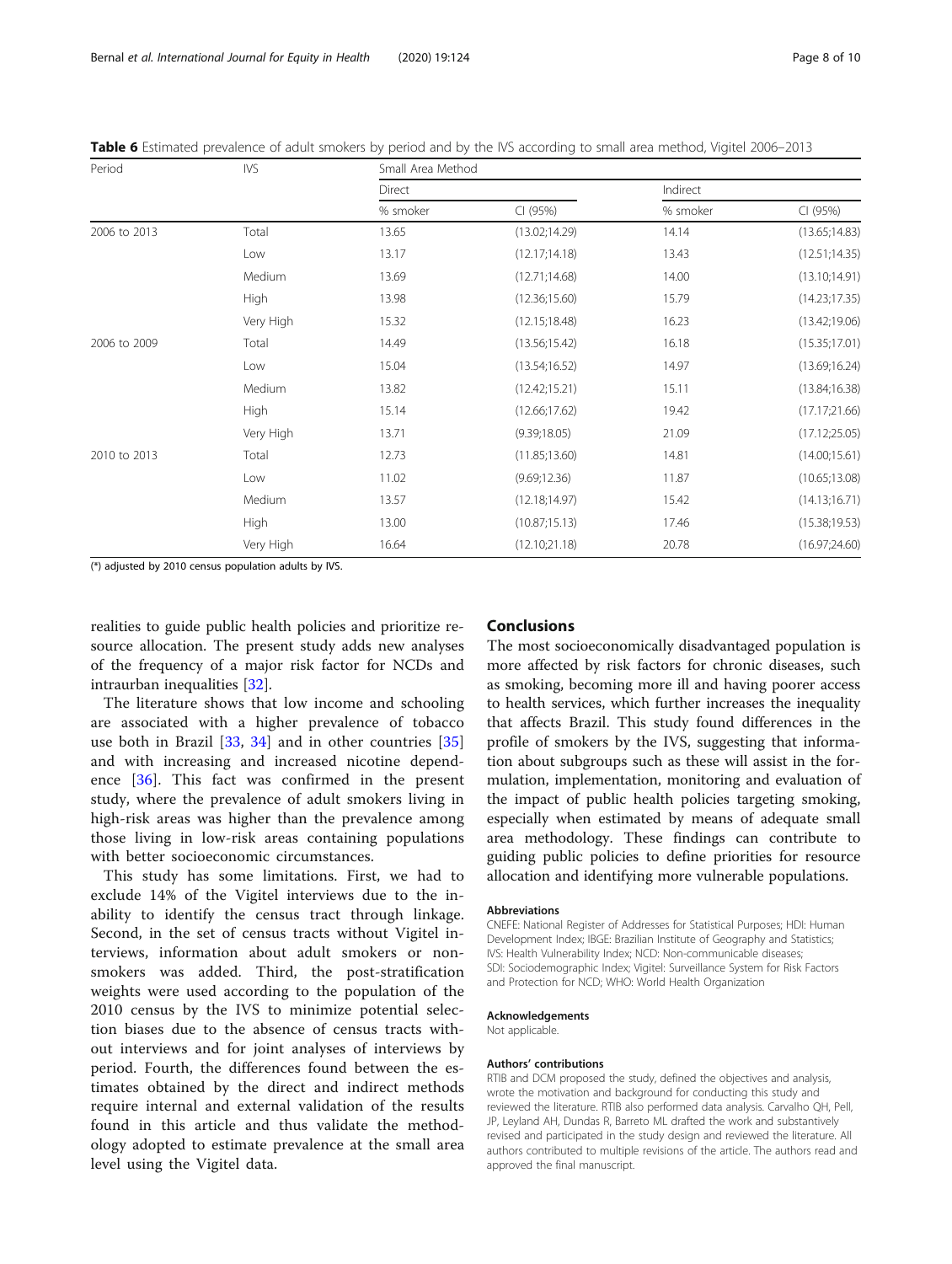#### <span id="page-8-0"></span>Funding

This research was funded by the National Institute for Health Research (NIHR) (GHRG/16/137/99) using UK aid from the UK government to support global health research. The views expressed in this publication are those of the author(s) and not necessarily those of the NIHR or the UK Department of Health and Social Care. The Social and Public Health Sciences Unit is core funded by the Medical Research Council (MC\_UU\_12017/13) and the Scottish Government Chief Scientist Office (SPHSU13). CIDACS is supported by grants from CNPq/MS/Gates Foundation (401739/2015–5) and the Wellcome Trust, UK (202912/Z/16/Z). UFMG is supported by Grants of Ministry of Health of Brazil, Secretariat of Health Surveillance, Small Areas, TED 148–2018.

#### Availability of data and materials

Part of the data is public and available for consultation on the site: [http://svs.](http://svs.aids.gov.br/download/Vigitel/) [aids.gov.br/download/Vigitel/](http://svs.aids.gov.br/download/Vigitel/). The data sets generated and/or analysed during the current study are not available to the public because they contain census tracts and cannot be accessed because they are sensitive data that may lead to the identification of housing. However, they are available from the corresponding author upon reasonable request.

#### Ethics approval and consent to participate

Vigitel was approved by the National Human Subject Research Ethics Committee (Processes 13081/2008 and 355,590/2013). All individuals were consulted by phone, the survey was clarified to them, and they agreed to participate.

#### Consent for publication

Not applicable.

#### Competing interests

The authors declare that they have no competing interests.

#### Author details

<sup>1</sup> Escola de Enfermagem, Universidade Federal de Minas Gerais (UFMG). Departamento de Enfermagem Materno-Infantil e Saúde Pública, Belo Horizonte, Minas Gerais, Brazil. <sup>2</sup>Institute of Health and Wellbeing, University of Glasgow, Lilybank Gardens, Glasgow G12 8RZ, UK. <sup>3</sup>Medical Research Council/Chief Scientific Office (MRC/SCO) Social and Public Health Sciences Unit, Glasgow, Scotland. <sup>4</sup>Universidade Federal da Bahia. Instituto de Saúde Coletiva, Salvador, BA, Brazil.

#### Received: 9 October 2019 Accepted: 15 June 2020 Published online: 31 July 2020

#### References

- 1. Januário GC, Alves CRL, Lemos SMA, Almeida MCM, Cruz RC, Friche AAL. Índice de vulnerabilidade à saúde e triagem auditiva neonatal: diferenciais intraurbanos. CoDAS. 2016;28(5):567–74.
- 2. Transforming our World: The 2030 Agenda for Sustainable Development. United Nations, 2015. [https://sustainabledevelopment.un.org/content/](https://sustainabledevelopment.un.org/content/documents/21252030%20Agenda%20for%20Sustainable%20Development%20web.pdf) [documents/21252030%20Agenda%20for%20Sustainable%2](https://sustainabledevelopment.un.org/content/documents/21252030%20Agenda%20for%20Sustainable%20Development%20web.pdf) [0Development%20web.pdf](https://sustainabledevelopment.un.org/content/documents/21252030%20Agenda%20for%20Sustainable%20Development%20web.pdf).
- 3. Bernal RTI, Malta DC, Iser BPM, Monteiro RA. Método de projeção de indicadores das metas do Plano de Ações Estratégicas Para o Enfrentamento das Doenças Crônicas não Transmissíveis no Brasil segundo capitais dos estados e Distrito Federal. Epidemiol Serv Saúde. 2016;25(3):455–66.
- Malta DC, Stopa SR, Santos MAS, Andrade SSCA, Oliveira TP, Cristo EB, et al. Evolução de indicadores do tabagismo segundo inquéritos de telefone, 2006–2014. Cad Saúde Pública. 2017;33(suppl 3):e00134915.
- 5. GBD 2015 Risk Factors Collaborators, Forouzanfar MH, Afshin A, Alexander LT, Anderson HR, Bhutta ZA, et al. Global, regional, and national comparative risk assessment of 79 behavioural, environmental and occupational, and metabolic risks or clusters of risks, 1990–2015: a systematic analysis for the global burden of disease study 2015. Lancet. 2016;388(10053):1659–724.
- 6. Souza TA, Mattos FF. Representacao social de adultos sobre o tabagismo e suas implicacoes para a saúde: estudo realizado em comunidade rural - MG. Arq Odontol. 2012;48(3):159–65 Disponível em: [http://revodonto.bvsalud.](http://revodonto.bvsalud.org/scielo.php?script=sci_arttext&pid=S1516-09392012000300006) [org/scielo.php?script=sci\\_arttext&pid=S1516-09392012000300006.](http://revodonto.bvsalud.org/scielo.php?script=sci_arttext&pid=S1516-09392012000300006)
- 7. Fleury S. Desigualdades injustas: o contradireito à saúde. Psicol Soc. 2011; 23(n.spe):45–52.
- 8. Costa DAS, Mingoti SA, Andrade ACS, Xavier CC, Proietti FA, Caiaffa WT. Indicadores dos atributos físicos e sociais da vizinhança obtidos pelo método de Observação social Sistemática. Cad Saúde Pública. 2017;33(8): e00026316.
- 9. Martins EF, Rezende ED, Almeida MCM, Lana FCF. Mortalidade perinatal e desigualdades socioespaciais. Rev Latino-Am Enfermagem. 2013;21(5):1062–70.
- 10. Butler DC, Petterson S, Phillips RL, A. W. Bazemore measures of social deprivation that predict health care access and need within a rational area of primary care service delivery. Health Serv Res. 2013;48(pt. 1):539–59. [https://doi.org/10.1016/S0033-3506\(02\)00027-6.](https://doi.org/10.1016/S0033-3506(02)00027-6)
- 11. Pampalon R, Hamel D, Gamache P, Raymond G, et al. A deprivation index for health planning in Canada. Chronic Dis Can. 2009;29(4):178–91.
- 12. Allik M, Brown D, Dundas R, Leyland AH. Developing a new small-area measure of deprivation using 2001 and 2011 census data from Scotland. Health Place. 2016;39:122–30. [https://doi.org/10.1016/j.healthplace.2016.03.](https://doi.org/10.1016/j.healthplace.2016.03.006) [006.](https://doi.org/10.1016/j.healthplace.2016.03.006)
- 13. Secretaria Municipal de Saúde de Belo Horizonte. Gerência de Epidemiologia e Informação. Índice de Vulnerabilidade da Saúde 2012. [[https://prefeitura.pbh.gov.br/sites/default/files/estrutura-de-governo/](https://prefeitura.pbh.gov.br/sites/default/files/estrutura-de-governo/saude/2018/publicacaoes-da-vigilancia-em-saude/indice_vulnerabilidade2012.pdf) [saude/2018/publicacaoes-da-vigilancia-em-saude/indice\\_vulnerabilidade2](https://prefeitura.pbh.gov.br/sites/default/files/estrutura-de-governo/saude/2018/publicacaoes-da-vigilancia-em-saude/indice_vulnerabilidade2012.pdf) [012.pdf\]](https://prefeitura.pbh.gov.br/sites/default/files/estrutura-de-governo/saude/2018/publicacaoes-da-vigilancia-em-saude/indice_vulnerabilidade2012.pdf). Accessed on Aug 20..
- 14. Ministério da Saúde (Brasil). Secretaria de Vigilância em Saúde. Secretaria de Gestão Estratégica e Participativa. Vigitel Brasil 2006: vigilância de fatores de Risco e proteção Para doenças crônicas por inquérito telefônico. Brasília: Ministério da Saúde; 2007.
- 15. Ministério da Saúde (Brasil). Secretaria de Vigilância em Saúde. Secretaria de Gestão Estratégica e Participativa. Vigitel Brasil 2007: vigilância de fatores de Risco e proteção Para doenças crônicas por inquérito telefônico. Brasília: Ministério da Saúde; 2009.
- 16. Ministério da Saúde (Brasil). Secretaria de Vigilância em Saúde. Secretaria de Gestão Estratégica e Participativa. Vigitel Brasil 2008: vigilância de fatores de Risco e proteção Para doenças crônicas por inquérito telefônico. Brasília: Ministério da Saúde; 2010.
- 17. Ministério da Saúde (Brasil). Secretaria de Vigilância em Saúde. Secretaria de Gestão Estratégica e Participativa. Vigitel Brasil 2009: vigilância de fatores de Risco e proteção Para doenças crônicas por inquérito telefônico. Brasília: Ministério da Saúde; 2013.
- 18. Ministério da Saúde (Brasil). Secretaria de Vigilância em Saúde. Secretaria de Gestão Estratégica e Participativa. Vigitel Brasil 2010: vigilância de fatores de Risco e proteção Para doenças crônicas por inquérito telefônico. Brasília: Ministério da Saúde; 2011.
- 19. Ministério da Saúde (Brasil). Secretaria de Vigilância em Saúde. Secretaria de Gestão Estratégica e Participativa. Vigitel Brasil 2011: vigilância de fatores de Risco e proteção Para doenças crônicas por inquérito telefônico. Brasília: Ministério da Saúde; 2012.
- 20. Ministério da Saúde (Brasil). Secretaria de Vigilância em Saúde. Secretaria de Gestão Estratégica e Participativa. Vigitel Brasil 2012: vigilância de fatores de Risco e proteção Para doenças crônicas por inquérito telefônico. Brasília: Ministério da Saúde; 2013.
- 21. Ministério da Saúde (Brasil). Secretaria de Vigilância em Saúde. Secretaria de Gestão Estratégica e Participativa. Vigitel Brasil 2013: vigilância de fatores de Risco e proteção Para doenças crônicas por inquérito telefônico. Brasília: Ministério da Saúde; 2014.
- 22. Flores-Cervantes I, Brick JM, Jones ME. Weighting for nontelephone household in the 2001 California health interview survey. In: Joint statistical meetings – section on survey research methods; 2002.
- 23. IBGE. Microdados do Censo 2010. [\[http://downloads.ibge.gov.br/](http://downloads.ibge.gov.br/downloads_estatisticas.htm) [downloads\\_estatisticas.htm\]](http://downloads.ibge.gov.br/downloads_estatisticas.htm). Accessed on Apr 19.
- 24. Rao JNK, Molina I. Small area estimation, Wiley series in survey methodology. 2nd ed. Hoboken: Wiley; 2015.
- 25. Winter N. SURVWGT: Stata module to create and manipulate survey weights. Statistical software components. Boston: Department of Economics Boston College; 2002.
- 26. Paula GA. Modelos de regressão com apoio computacional. São Paulo: Universidade de São Paulo; 2004.
- 27. Meireles AL, Xavier CC, Andrade ACS, Fricge AAL, Proietti FA, Caiadda WT. Autoavaliação da saúde em adultos urbanos, ércepção do ambiente físico e social e relato de comorbidades. Estudo Saúde em Beagá. Cad Saúde Pública. 2015;31(Suppl 1):120–35.